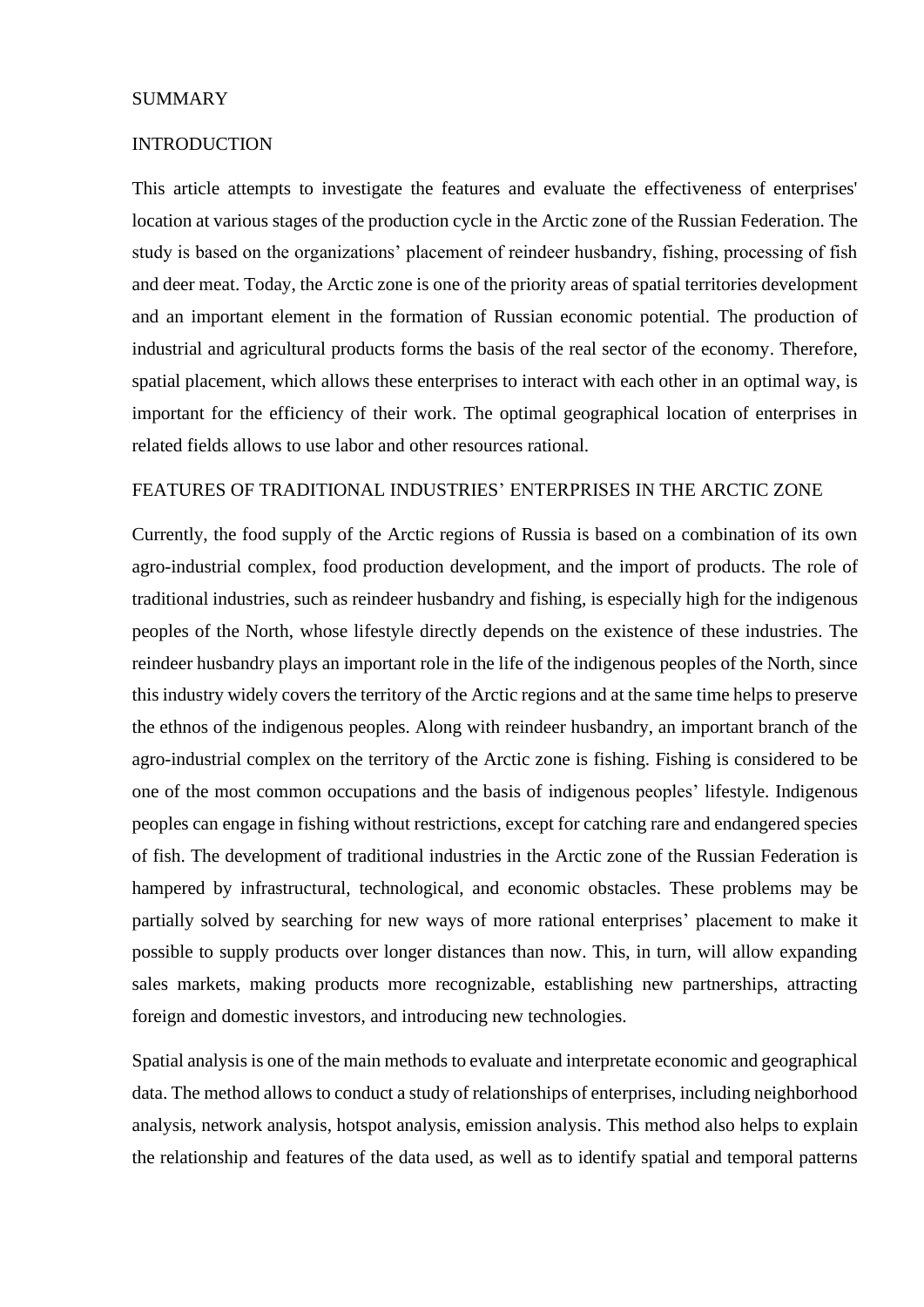of placement. With the help of spatial modeling and geographic information system maps of the location of reindeer herding, fishing, and processing enterprises were built.

## **CONCLUSIONS**

Maps of the geographical location of reindeer herding, fishing, and processing enterprises, as well as the results of spatial analysis carried out within this study, allowed us to highlight the main features:

1. The analysis of empirical data shows that there is a high density of enterprises of traditional sectors in the Arctic zone: fishing and reindeer husbandry. The density of enterprises in the west is higher, but this can be explained by a higher population.

2. Enterprises for processing products obtained by traditional industries are located in a limited number of places (5 deer meat processing enterprises, 11 fish processing enterprises). This can be partly explained by the fact that the primary processing of products is carried out by the own efforts of fishing and reindeer herding enterprises. This is confirmed by the fact that for many of the enterprises we have considered, the manufacturing industry acts as an additional type of activity.

3. The dispersion of enterprises of the activities under consideration (more than 500 km) may indicate a high level of competition in the industries. On the one hand, it is good and may help enterprises to develop their work process. But on the other hand, it hinders the process of spreading new technologies, innovations, knowledge and improving the quality of human capital. The processes of creating and increasing the density of networks with larger technically equipped processing plants may help to eliminate these shortcomings without losing the positive features. This study did not conduct a network analysis of the interaction of enterprises, so this limitation was not considered. However, based on the data about the distance between enterprises and related activities, interaction between them may be difficult, especially due to the problems of the Arctic transport infrastructure.